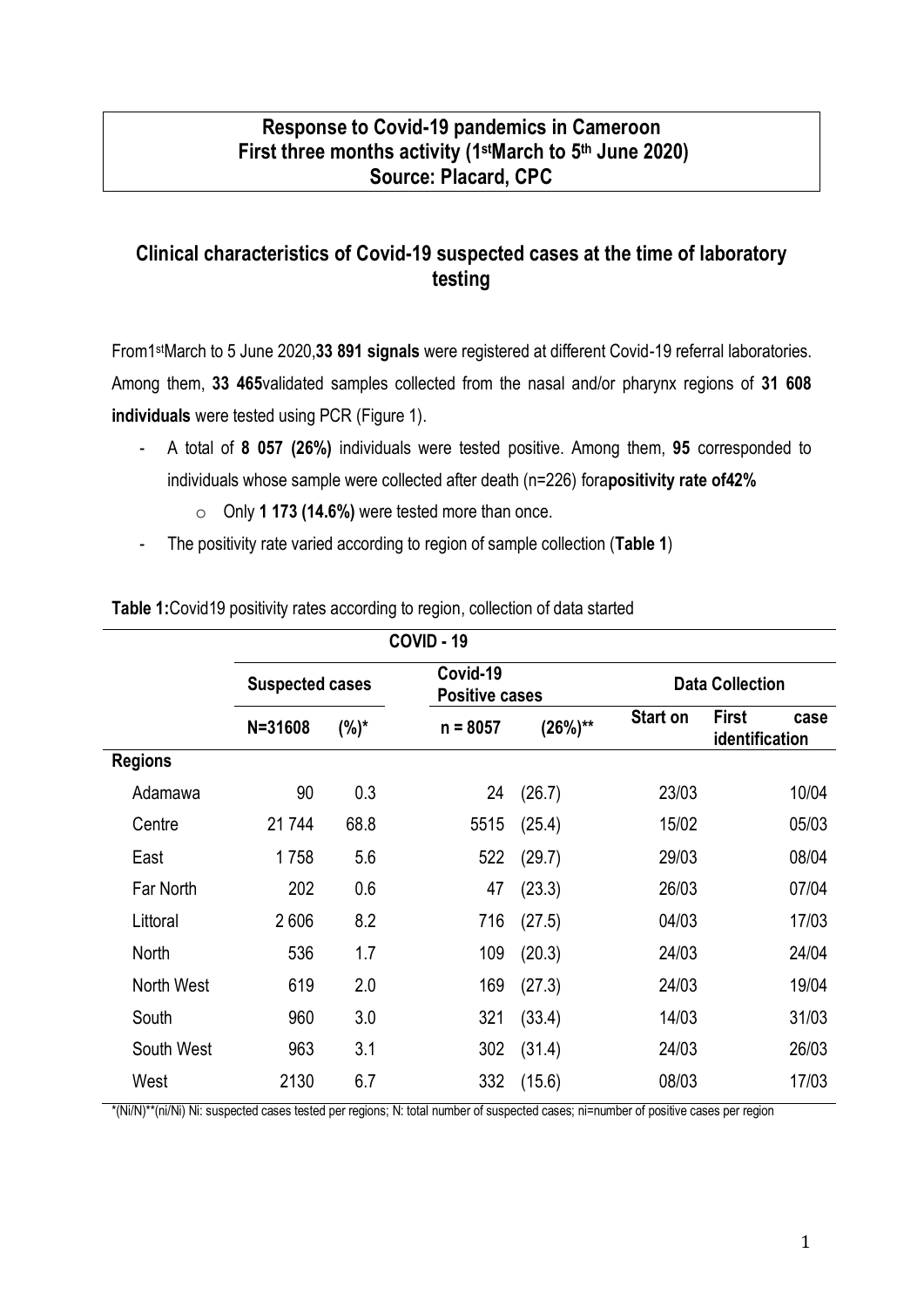

Figure 1: Covid-19 molecular tests conducted during the first three months of the epidemic, 1<sup>st</sup>March to 5<sup>th</sup> June 2020, Cameroon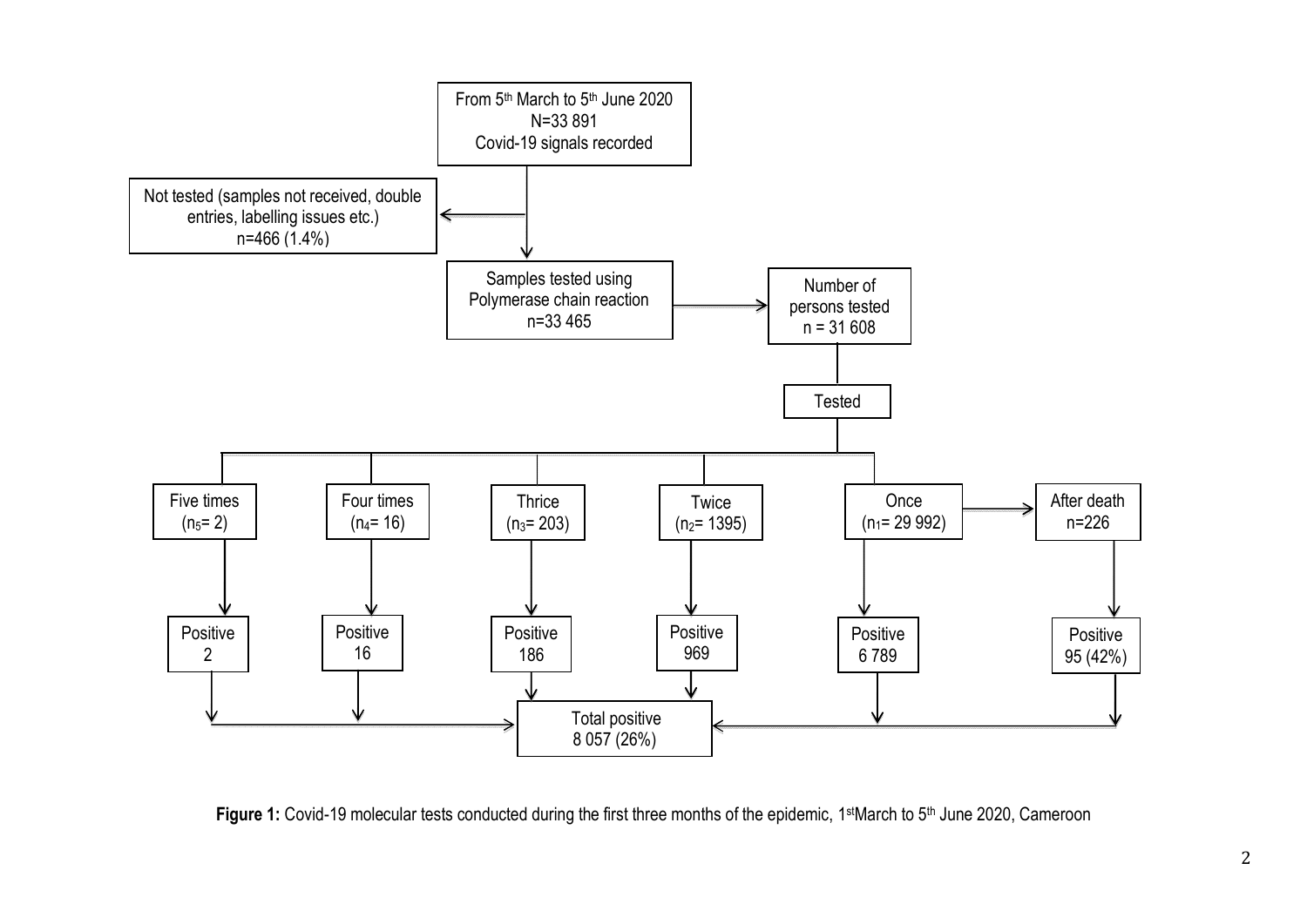

### **Figure 2: Covid-19 epidemic curve in Cameroon, March – June 2020**

The respective spike on the epi curve are getting higher and higher especially after the lifting of the restriction measures indicating that the epidemic is progressing.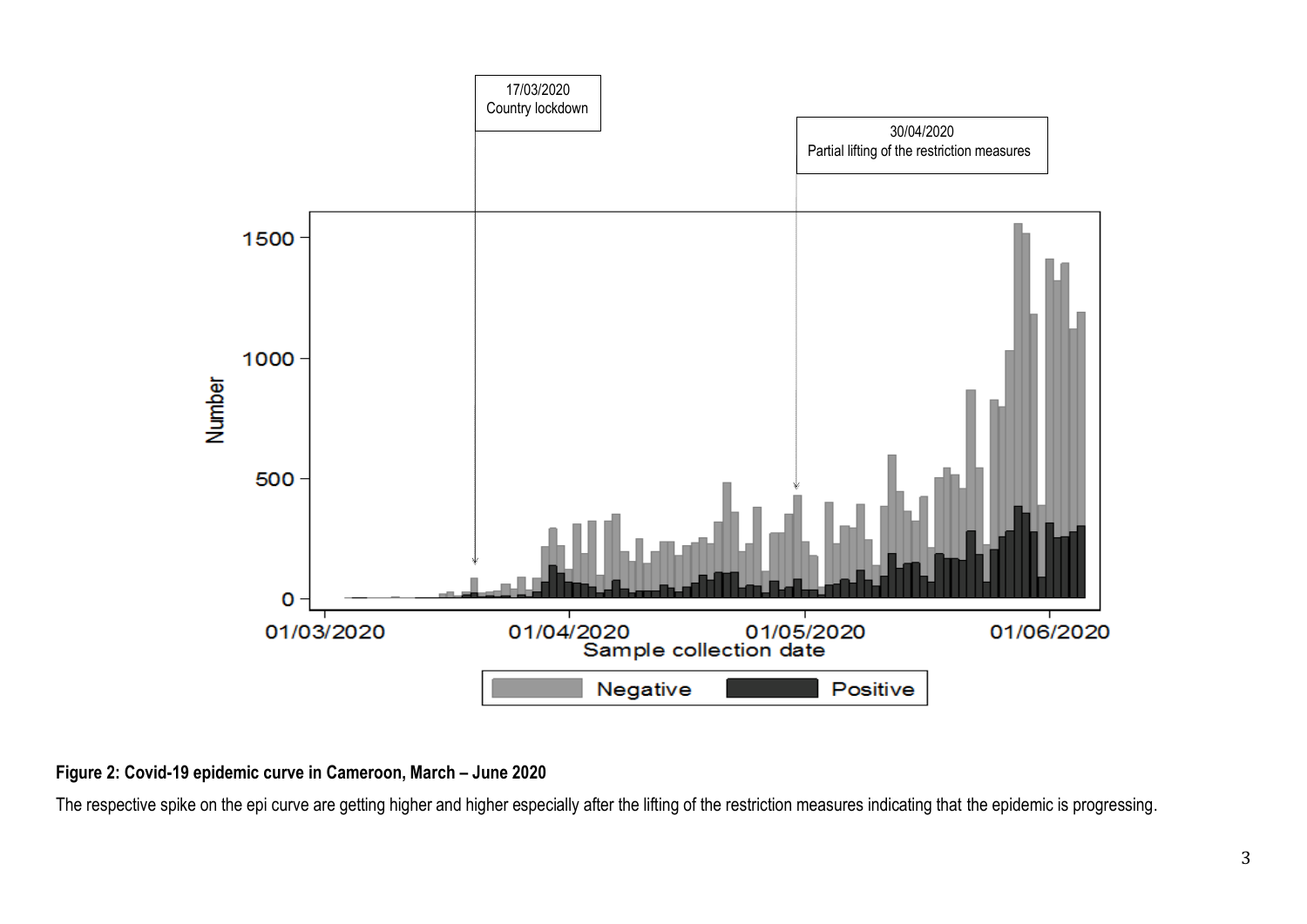

**Figure 3:** Covid-19 positivity rate during the studied period, March – June 2020, Cameroon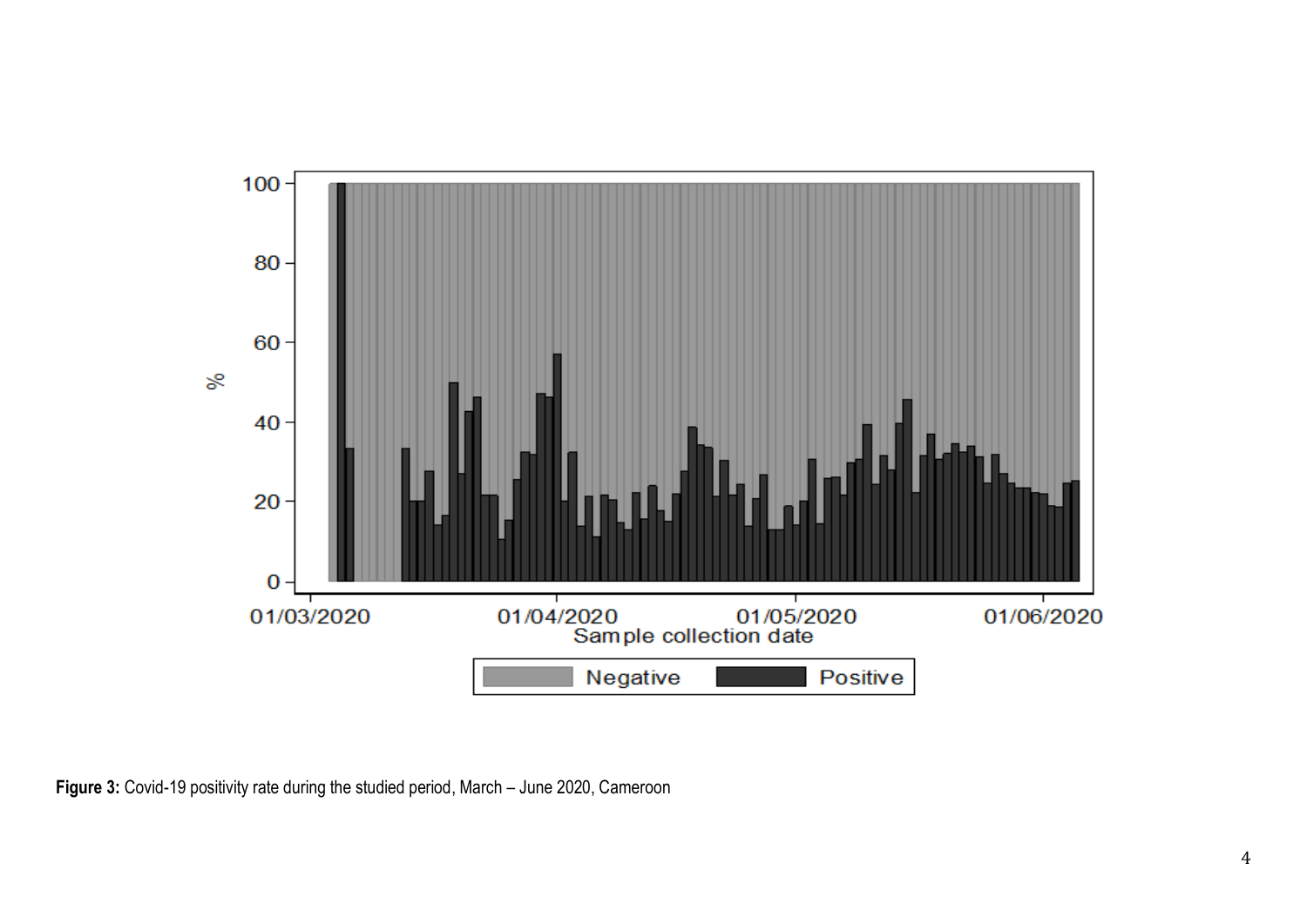

**Figure 4:** Timeline of symptoms onset during the studied period among positive and negative covid-19 cases

Among those non infected by the SARS-CoV-2, the presence of symptomatic cases is an indication that other respiratory viruses were circulating in the community at the same period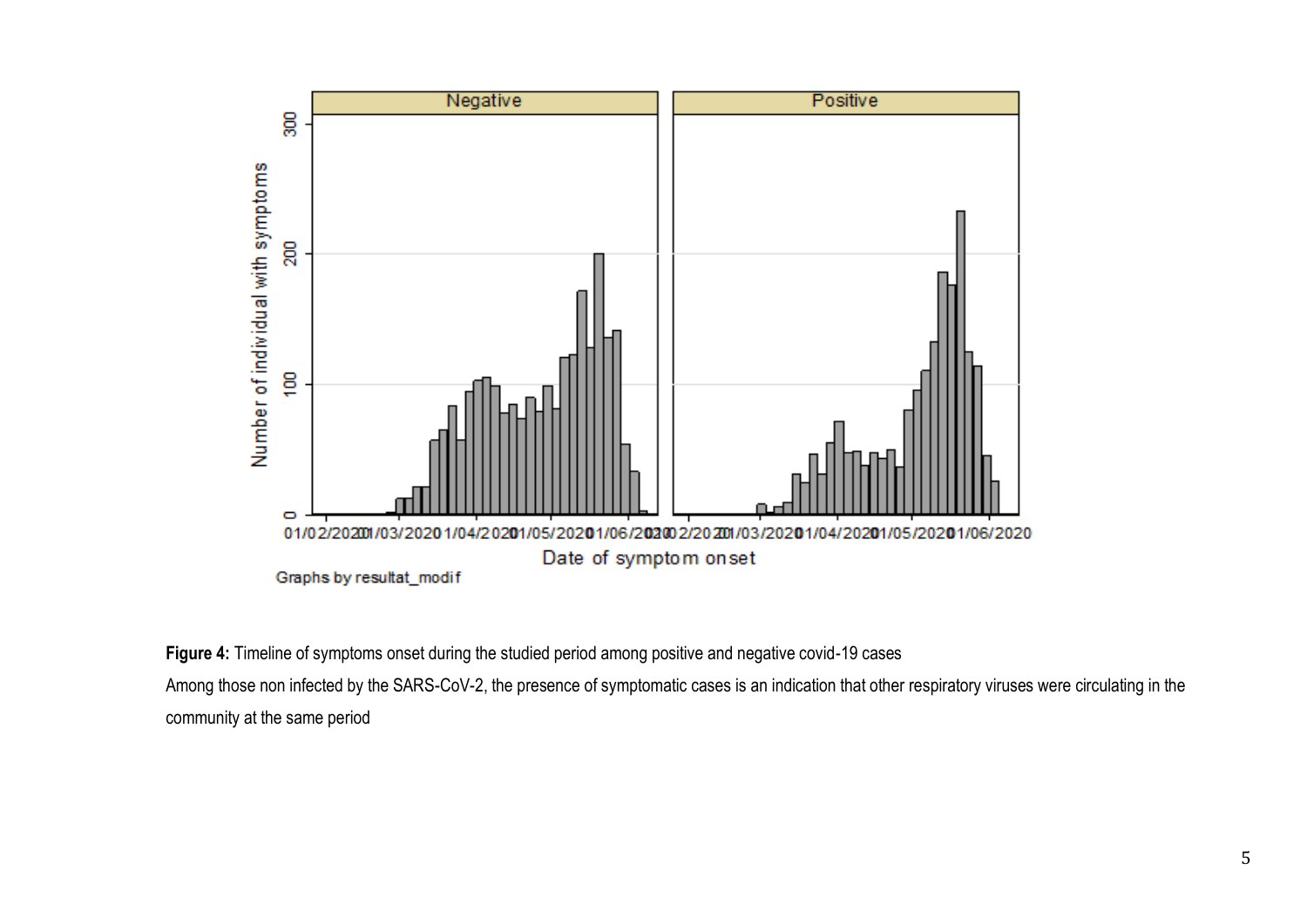|                                           | <b>COVID-19 infection</b>   |                          |                          |         |  |
|-------------------------------------------|-----------------------------|--------------------------|--------------------------|---------|--|
| <b>Characteristics</b>                    | All participants<br>N=31608 | <b>Yes</b><br>$(n=8057)$ | <b>No</b><br>$(n=23551)$ |         |  |
| <b>Period of diagnosis</b>                |                             |                          |                          | < 0.001 |  |
| March                                     | 1314(4.2)                   | 449 (5.7)                | 865 (3.7)                |         |  |
| April                                     | 7 477 (24.1)                | 1 652 (20.8)             | 5 825 (25.1)             |         |  |
| May                                       | 15 942 (51.3)               | 4 457 (56.1)             | 11 485 (49.7)            |         |  |
| June                                      | 6 346 (20.4)                | 1388 (17.5)              | 4 958 (21.4)             |         |  |
| Age                                       | 27 959*                     | 7081                     | 20878                    |         |  |
| Median (IQR) - year                       | 37.4 (29.4-47.4)            | $38.4 (30.2 - 49.4)$     | $36.9(29.4 - 47.0)$      | < 0.001 |  |
| Distribution - n/total (%)                |                             |                          |                          |         |  |
| $0 - 14$                                  | 1223(4.4)                   | 192 (2.7)                | 1031(4.9)                |         |  |
| 15-49                                     | 20 964 (75.0)               | 5 197 (73.4)             | 15 767 (75.5)            |         |  |
| 50-64                                     | 4 533 (16.2)                | 1257(17.8)               | 3 276(15.7)              |         |  |
| $\geq 65$                                 | 1239(4.4)                   | 435(6.1)                 | 804 (3.9)                |         |  |
| Gender                                    | 31103*                      | 7938                     | 23 165                   | < 0.001 |  |
| Female                                    | 12 846 (41.3)               | 3 121 (39.3)             | 9 725 (42.0)             |         |  |
| Male                                      | 18257 (58.7)                | 4 817 (60.7)             | 13440 (58.0)             |         |  |
| Coexisting disorders - n (%)              |                             |                          |                          |         |  |
| Any                                       | 2109(6.7)                   | 733 (9.1)                | 1376 (5.8)               | < 0.001 |  |
| <b>Diabetes</b>                           | 676 (2.1)                   | 282 (3.5)                | 394 (1.7)                | < 0.001 |  |
| Chronic renal disease                     | 154(0.5)                    | (0.6)<br>51              | 103(0.4)                 | < 0.001 |  |
| Cardiovascular                            | 984 (3.1)                   | 353 (4.4)                | 631(2.7)                 | < 0.001 |  |
| Immunosuppression                         | 241 (0.8)                   | 70 (0.9)                 | 171(0.7)                 | < 0.001 |  |
| Asthma                                    | 499 (1.6)                   | 139 (1.7)                | 360(1.5)                 | < 0.001 |  |
| Drug history at sample collection - n (%) |                             |                          |                          |         |  |
| Antiviral                                 | 370(1.2)                    | 142(1.8)                 | $228$ (1.0)              | < 0.001 |  |
| Antibiotics                               | 3 164 (10.0)                | 1 434 (17.8)             | 1730(7.4)                | < 0.001 |  |
| Antimalarial                              | 3 370 (10.7)                | 1617(20.1)               | 1753(7.4)                | < 0.001 |  |
| Antipyretic                               | 4 262(13.5)                 | 1 971 (24.5)             | 2 2 9 1 (9.7)            | < 0.001 |  |

Table 2: Clinical characteristics of participants, 1<sup>st</sup>March to 5<sup>th</sup> June 2020, Cameroon

\*The denominators of patients who were included in the analysis are provided if they differed from the overall numbers in the group

The median age of participants tested was 37.4 years (29.4 - 47.4) with participants of  $15 - 49$  years age group predominantly represented. Children and adolescents represented 2.7% of infected participants (one-third respectively in the following age group: <5 years, 5-10 years, and 10-15 years). Male participants were significantly more infected than female. Covid-19 participants have significantly more coexisting disorders than non-infected suggesting that they might be at higher risk for infection (Table 2).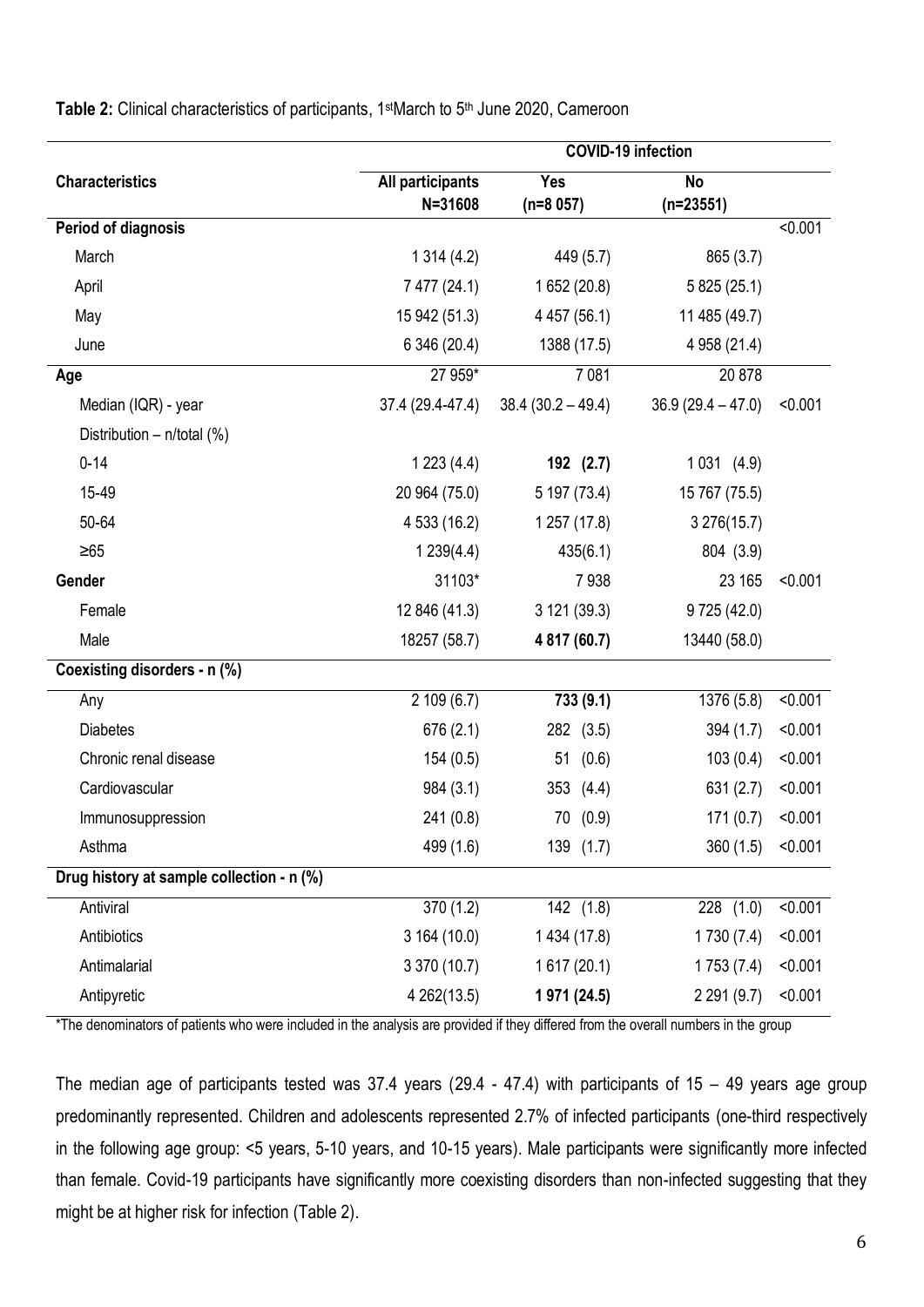|                                                                 | <b>COVID-19 infection</b>       |                          |                            |         |
|-----------------------------------------------------------------|---------------------------------|--------------------------|----------------------------|---------|
| <b>Characteristics</b>                                          | All participants<br>$(N=31608)$ | <b>Yes</b><br>$(n=8057)$ | <b>No</b><br>$(n = 23551)$ | p       |
| Symptoms $- n$ (%)                                              |                                 |                          |                            |         |
| No                                                              | 20452 (64.7)                    | 3 609 (44.8)             | 16 843 (71.5)              | < 0.001 |
| Any                                                             | 11 156 (35.3)                   | 4 4 4 4 (55.2)           | 6 708 (28.5)               |         |
|                                                                 | *4 371                          | 1930                     | 2441                       |         |
| Time from symptomonset to sample collection, median (IQR; days) | $6(3-9)$                        | $6(3-9)$                 | $6(3-10)$                  | < 0.001 |
| Cough                                                           | 6410 (20.3)                     | 2 973 (36.9)             | 3437 (14.6)                | < 0.001 |
| Headache                                                        | 5 509 (17.4)                    | 2 309 (28.7)             | 3 200 (13.6)               | < 0.001 |
| Fatigue/malaise                                                 | 4476 (14.5)                     | 2115 (26.3)              | 2361 (10.0)                | < 0.001 |
| Shortness of breath                                             | 3315 (10.5)                     | 1443 (17.9)              | 1872 (8.0)                 | < 0.001 |
| Myalgia (muscles ache) or arthralgia                            | 2631(8.3)                       | 1 239 (15.4)             | 1392(5.9)                  | < 0.001 |
| Sore throat                                                     | 2480 (7.9)                      | 942 (11.7)               | 1538 (6.5)                 | < 0.001 |
| Rhinorrhoea (runny nose)                                        | 1923(6.1)                       | 780 (9.7)                | 1143 (4.9)                 | < 0.001 |
| Diarrhoea                                                       | 1285(4.1)                       | 561(7.0)                 | 724 (3.1)                  | < 0.001 |
| Fever at sample collection / history of fever few days ago      | 1006(3.2)                       | 490(6.1)                 | 516 (2.2)                  | < 0.001 |
| Nausea and vomiting                                             | 784(2.5)                        | 372 (4.6)                | 412 (1.8)                  | < 0.001 |
| Conjunctival congestion                                         | 561(1.8)                        | 252(3.1)                 | 309(1.3)                   | < 0.001 |
| Aguesia and/or anosmia                                          | 576 (1.8)                       | 358(4.4)                 | 218(0.9)                   | < 0.001 |
| Anosmia (loss of taste)                                         | 502(1.6)                        | 319(4.0)                 | 183(0.8)                   | 0.001   |
| Agueusia(loss of smell)                                         | 286(0.9)                        | 174(2.2)                 | 112(0.5)                   | < 0.001 |
| Ear pain                                                        | 150(0.5)                        | 55(0.7)                  | 95(0.4)                    | < 0.001 |
| Other symptoms or signs                                         |                                 |                          |                            |         |
| Skin rash                                                       | 420 (1.3)                       | 157(2.0)                 | 263(1.1)                   | < 0.001 |
| Abdominal pain                                                  | 158 (0.6)                       | 44 (0.6)                 | 114(0.5)                   | 0.5     |
| Chest pain                                                      | 154(0.5)                        | 44 (0.6)                 | 110(0.5)                   | 0.4     |
| Inappetence                                                     | 72(0.2)                         | 42(0.5)                  | 30(0.1)                    | < 0.001 |
| <b>Dizziness</b>                                                | 36(0.1)                         | 13(0.2)                  | 23(0.1)                    | 0.1     |
| Constipation                                                    | 14 (0.05)                       | 5(0.06)                  | 9(0.04)                    | 0.4     |
| Lombar pain                                                     | 9(0.03)                         | 3(0.04)                  | 6(0.03)                    | 06      |

#### Table 3: clinical characteristic of suspected Covid-19 cases, 1<sup>st</sup>March to 5<sup>th</sup> June 2020, Cameroon

If the suspected case's record did not include information on a clinical characteristic, it was assumed that the characteristic was not present. \*The denominators of patients who were included in the analysis are provided if they differed from the overall numbers in the group

Covid-19 cases appeared to be more symptomatic than non Covid-19 cases. The median duration from symptom onset to sample collection was 6 days (IQR 3 – 9). We found that two-fifth of SARS-CoV-2 infected participants did not report any symptom and were considered asymptomatic at sample collection. Among Covid-19 cases, cough (36.9%) was the most common symptom, followed by headache (28.7%), fatigue/malaise (26.3%), shortness of breath (17.9%), and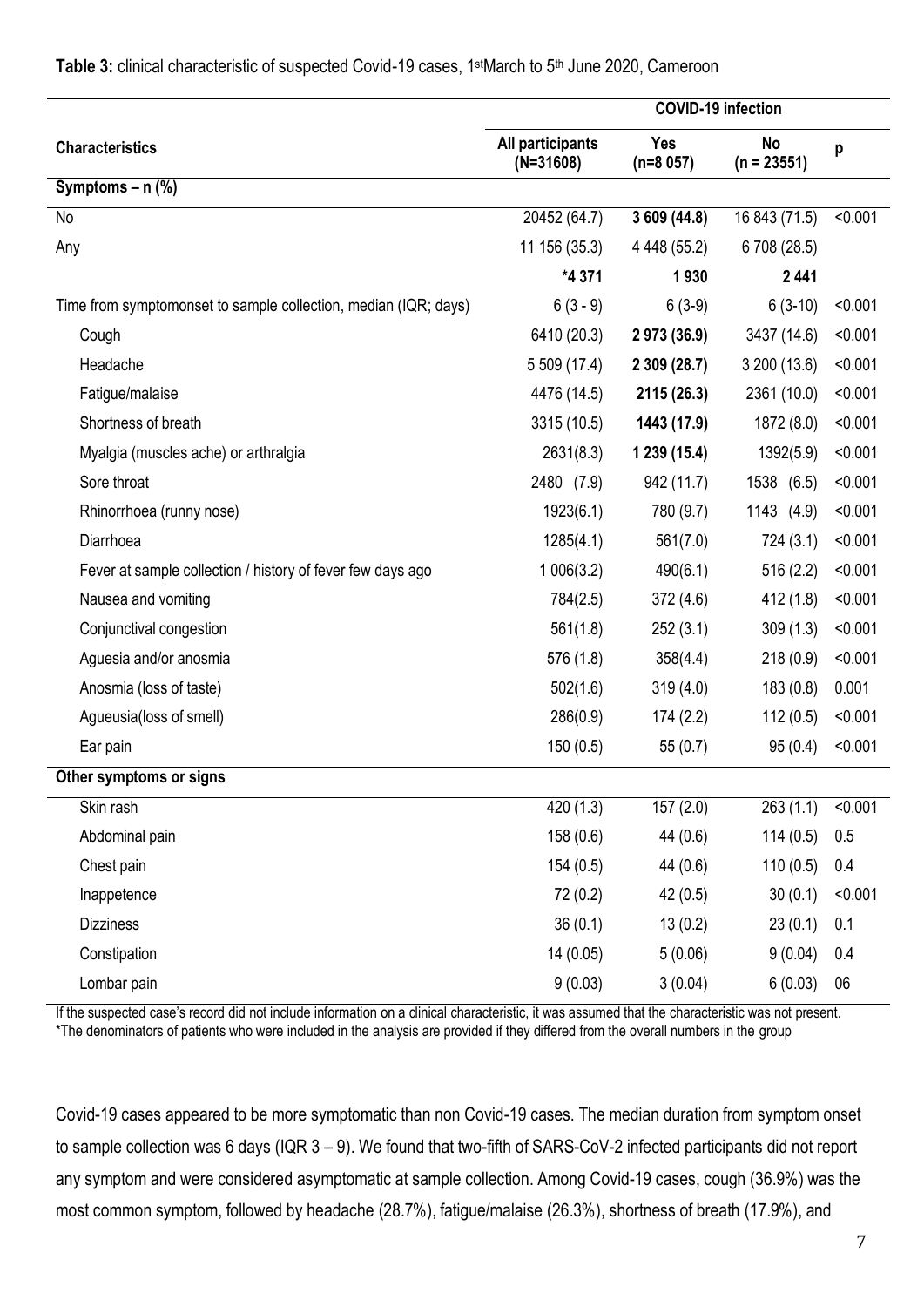myalgia/arthralgia (15.4%)(Table 3). Fever was noted in only 490(6.1%) individuals. But, it is important to indicate that more than 24% of individuals have taken antipyretic as shown in Table 2. Gastrointestinal signs (diarrhoea, nausea and vomiting, inappetence) were observed but not predominant. Loss or change of sense of smell (anosmia) or taste (aguesia) was observed in less than 2% of tested participants but significantly present in SARS-CoV-2 infected participants than non-infected participants (4.4% vs 0.9%, p<0.001) (Table 3).

### **Characteristics of asymptomatic Covid-19 cases**

Table 4: characteristic associated to asymptomatic Covid-19 cases, 1<sup>st</sup>March to 5<sup>th</sup> June 2020, Cameroon (univariate analysis)

|                              | Asymptomatic   |              |                     |         |  |
|------------------------------|----------------|--------------|---------------------|---------|--|
|                              | Covid-19 cases |              |                     |         |  |
|                              | N              | $n$ (%)      | OR (95%CI)*         | p       |  |
| Age group (years)            |                |              |                     | < 0.001 |  |
| $<$ 15                       | 192            | 123(64.1)    | $3.42(2.36 - 4.95)$ |         |  |
| $15 - 49$                    | 5197           | 2 413 (46.4) | $1.66(1.35 - 2.04)$ |         |  |
| $50 - 64$                    | 1257           | 457 (36.4)   | $1.10(0.87 - 1.38)$ |         |  |
| $>= 65$                      | 435            | 149 (34.3)   | 1                   |         |  |
| Gender                       |                |              |                     | < 0.001 |  |
| Male                         | 4817           | 2 257 (46.9) | $1.25(1.14 - 1.37)$ |         |  |
| Female                       | 3 1 2 1        | 1 289 (41.3) | 1                   |         |  |
| Presence of any co-morbidity |                |              |                     | < 0.001 |  |
| No                           | 7 3 2 7        | 3 462 (47.3) | $3.57(2.96 - 4.32)$ |         |  |
| Yes                          | 733            | 147 (20.1)   | 1                   |         |  |
| <b>Period of diagnosis</b>   |                |              |                     | < 0.001 |  |
| March                        | 449            | 253 (56.4)   | $2.10(1.69 - 2.59)$ |         |  |
| June                         | 1 3 8 8        | 750 (54.0)   | $1.90(1.64 - 2.20)$ |         |  |
| May                          | 4 4 5 7        | 1911 (42.9)  | $1.21(1.10 - 1.36)$ |         |  |
| April                        | 1652           | 631 (38.2)   | 1                   |         |  |

\*95%CI: Confidence interval

As presented in Table 4,participants aged less than 50 years, male gender, and participants with no co-morbidity are likely to be asymptomatic